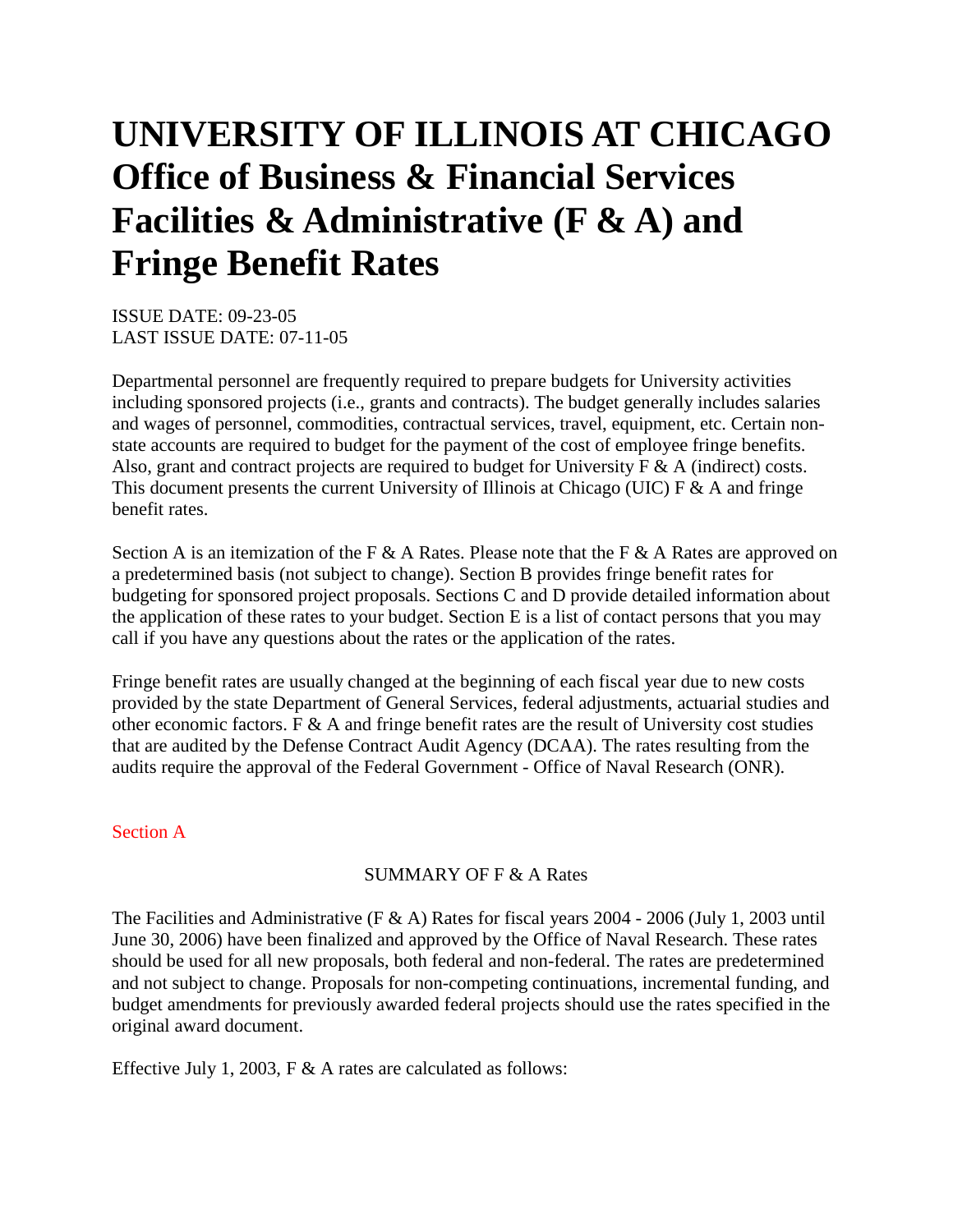| <b>Activity</b>                                   |        | <b>On Campus Off Campus Base</b> |             |
|---------------------------------------------------|--------|----------------------------------|-------------|
| <b>Organized Research</b>                         | 55.00% | 26.00%                           | <b>MTDC</b> |
| Organized Research (DOD) Contracts after 11/30/93 | 60.95% | 31.95%                           | <b>MTDC</b> |
| Instruction                                       | 42.31% | 26.00%                           | <b>MTDC</b> |
| Instruction (DOD) Contacts after 11/30/93         | 62.76% | 42.24%                           | <b>MTDC</b> |
| <b>Other Sponsored Activities</b>                 | 36.70% | 26.00%                           | <b>MTDC</b> |
| Tuition Remission*                                | 37.00% | 37.00%                           | $S\&W^*$    |
| <b>Clinical Drug Trials</b>                       | 25.00% | 25.00%                           | <b>TDC</b>  |

See **Section D** for a detailed explanation of these rates.

\*Effective 7/1/00 tuition remission recovery is included as a direct cost on new federal awards and most new non-federal awards. Tuition remission will remain as an indirect cost on awards made prior to July 1, 2000. Tuition remission will continue to be calculated and applied to salaries and wages of graduate students with tuition waivers. Account code 198150 has been established in Banner to record tuition remission as a direct cost. (Reference - Deans, Directors, & Department Heads memo dated February 8, 2000 from Thomas L. Gardner regarding Tuition Remission Accounting Change).

### Section B

#### FRINGE BENEFIT BUDGETING FOR SPONSORED PROJECT PROPOSALS

The amount charged to certain non state accounts for employee fringe benefits is based on several employee fringe benefit factors. These employee fringe benefit factors include the classification of employee, employee hire date, employee retirement options, and the enrollment status of student employees. Fringe benefit rates are updated annually and audited and approved by the Federal government near the beginning of each fiscal year. Unlike facilities and administrative cost rates, changes in fringe benefit rates are assessed immediately when they become effective, even if the budgeted rates are different. The provisional fringe benefit rate changes for FY06 were effective with bi-weekly payroll #14 for bi-weekly appointments (June 19-July 2) and monthly payroll #7 for monthly appointments (June 16-July 15). The SURS, FICA, and workers' compensation components of the FY06 fringe benefit rate are firm for FY06. However, the HLD and termination sick/vacation leave components of the rate are provisional and may require slight adjustment after the federal audit in the next several months. The final FY2006 rates will be communicated at that time. Frequently, sponsored project budgets are developed before the specific employees and the applicable fringe benefits are known. In such circumstances, the fringe benefit budget should be developed using the following rates:

|  |  | Most academic and non-academic appointments 50% or more |                                                                  | 33.88% |
|--|--|---------------------------------------------------------|------------------------------------------------------------------|--------|
|  |  |                                                         | Most academic and non-academic appointments less than 50% 13.08% |        |
|  |  | Most graduate students and the other student employees  |                                                                  | 7.68%  |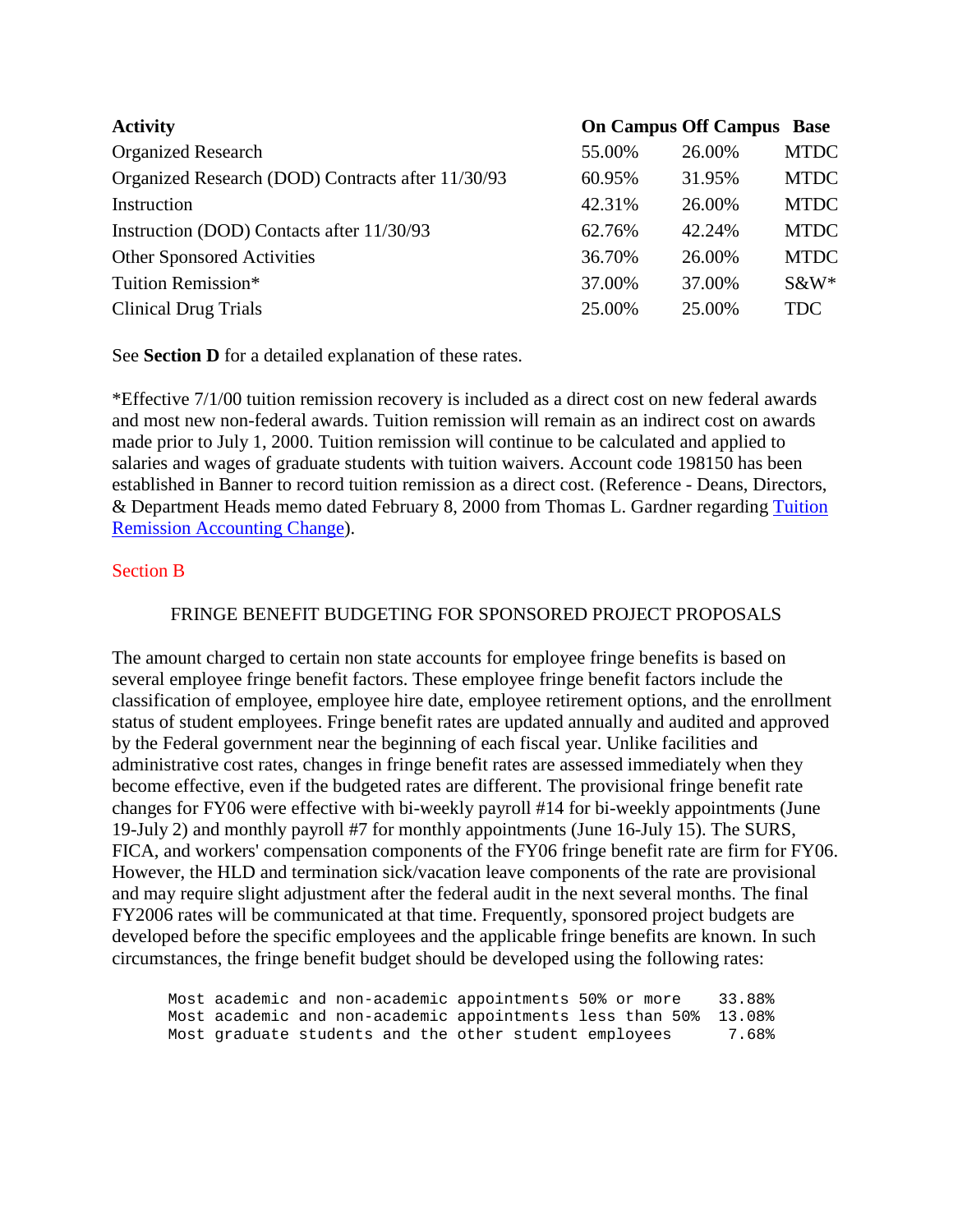The actual charges to certain non state accounts are based on the employee fringe benefit factors and rates as displayed in Section C.

# Section C

## FRINGE BENEFIT RATES FISCAL YEAR 2006 DETAILED INFORMATION

|                                                                                                               | <b>SURS</b> | <b>FICA</b>         |                                                                        | Health                          | Workers                                                        | Termination                   | <b>TOTAL</b> |
|---------------------------------------------------------------------------------------------------------------|-------------|---------------------|------------------------------------------------------------------------|---------------------------------|----------------------------------------------------------------|-------------------------------|--------------|
|                                                                                                               | (D)         | <b>OASDI</b><br>(E) | Medicare<br>for<br>Employees<br>hired after<br>April 1,<br>1986<br>(F) | Life $&$<br>Dental<br>Insurance | Comp<br>Gift,<br>Grant,<br>Contract,<br>& MSP<br>Accts.<br>(G) | Sick/Vacation<br>Leave<br>(H) |              |
| Academic & Non-<br>Academic<br>Appointments of<br>50% or more $&$ a<br>continuous<br>appointment (A)          | 10.77%      |                     | 1.45%                                                                  | 20.80%                          | 0.03%                                                          | 0.83%                         | 33.88%       |
| Academic & Non-<br>Academic<br>Appointments of<br>50% or more & a<br>non-continuous<br>appointment (A)<br>(B) |             | 6.20%               | 1.45%                                                                  | 20.80%                          | 0.03%                                                          |                               | 28.48%       |
| Academic & Non-<br>Academic<br>Appointments of<br>less than 50% with<br>a continuous<br>appointment (A)       | 10.77%      |                     | 1.45%                                                                  |                                 | 0.03%                                                          | 0.83%                         | 13.08%       |
| Academic & Non-<br>Academic<br>Appointments of<br>less than $50\%$ & a<br>non-continuous                      |             | 6.20%               | 1.45%                                                                  |                                 | 0.03%                                                          |                               | 7.68%        |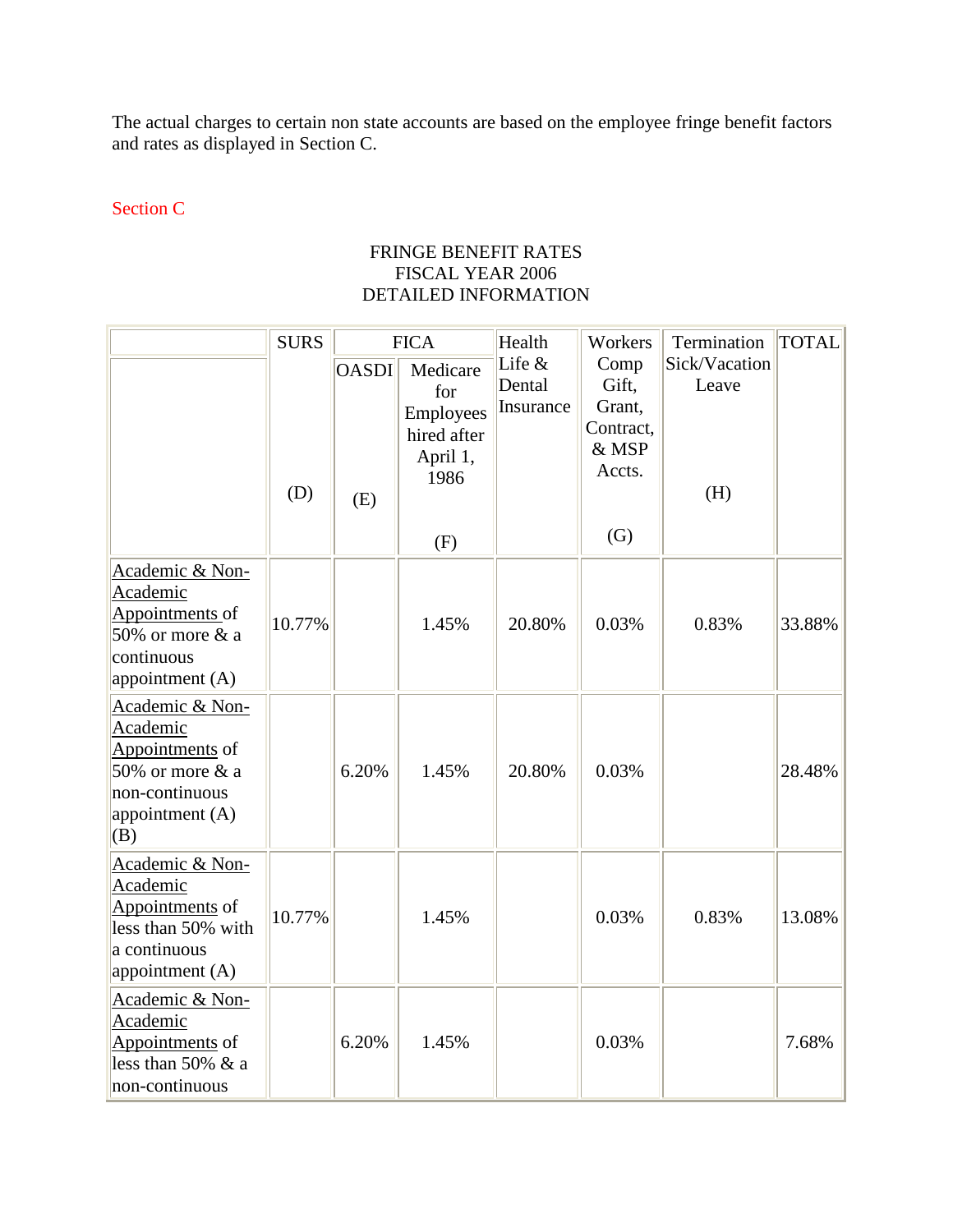| appointment (A)<br>(B)                                                                                                                                                                                                                                                                       |        |       |       |        |       |        |
|----------------------------------------------------------------------------------------------------------------------------------------------------------------------------------------------------------------------------------------------------------------------------------------------|--------|-------|-------|--------|-------|--------|
| Extra Help<br>Employee(B)                                                                                                                                                                                                                                                                    |        | 6.20% | 1.45% |        | 0.03% | 7.68%  |
| <b>Graduate Assistants</b><br>on "G"<br>appointments and<br><b>Graduate Students</b><br>on "H"<br>appointments<br>registered for 6 or<br>more hours in the<br>fall or spring term<br>(3 or more hours in<br>the summer)                                                                      |        |       |       |        | 0.03% | 0.03%  |
| <b>Graduate Assistants</b><br>on "G"<br>appointments and<br><b>Graduate Students</b><br>on "H"<br>appointments<br>registered for less<br>than 6 hours in the<br>fall or spring term<br>(less than 3 hours in<br>the summer) or not<br>registered in the<br>current academic<br>term $(B)(C)$ |        | 6.20% | 1.45% |        | 0.03% | 7.68%  |
| <b>Hospital Residents</b>                                                                                                                                                                                                                                                                    | 10.77% |       | 1.45% | 20.80% |       | 33.02% |
| <b>Student Employee</b><br>with a "S"<br>appointment,<br>registered for six or<br>more hours in the<br>fall or spring term<br>(three or more<br>hours in the<br>summer)                                                                                                                      |        |       |       |        | 0.03% | 0.03%  |
| <b>Student Employee</b><br>with a "S"<br>appointment,<br>registered for less<br>than six hours in the                                                                                                                                                                                        |        | 6.20% | 1.45% |        | 0.03% | 7.68%  |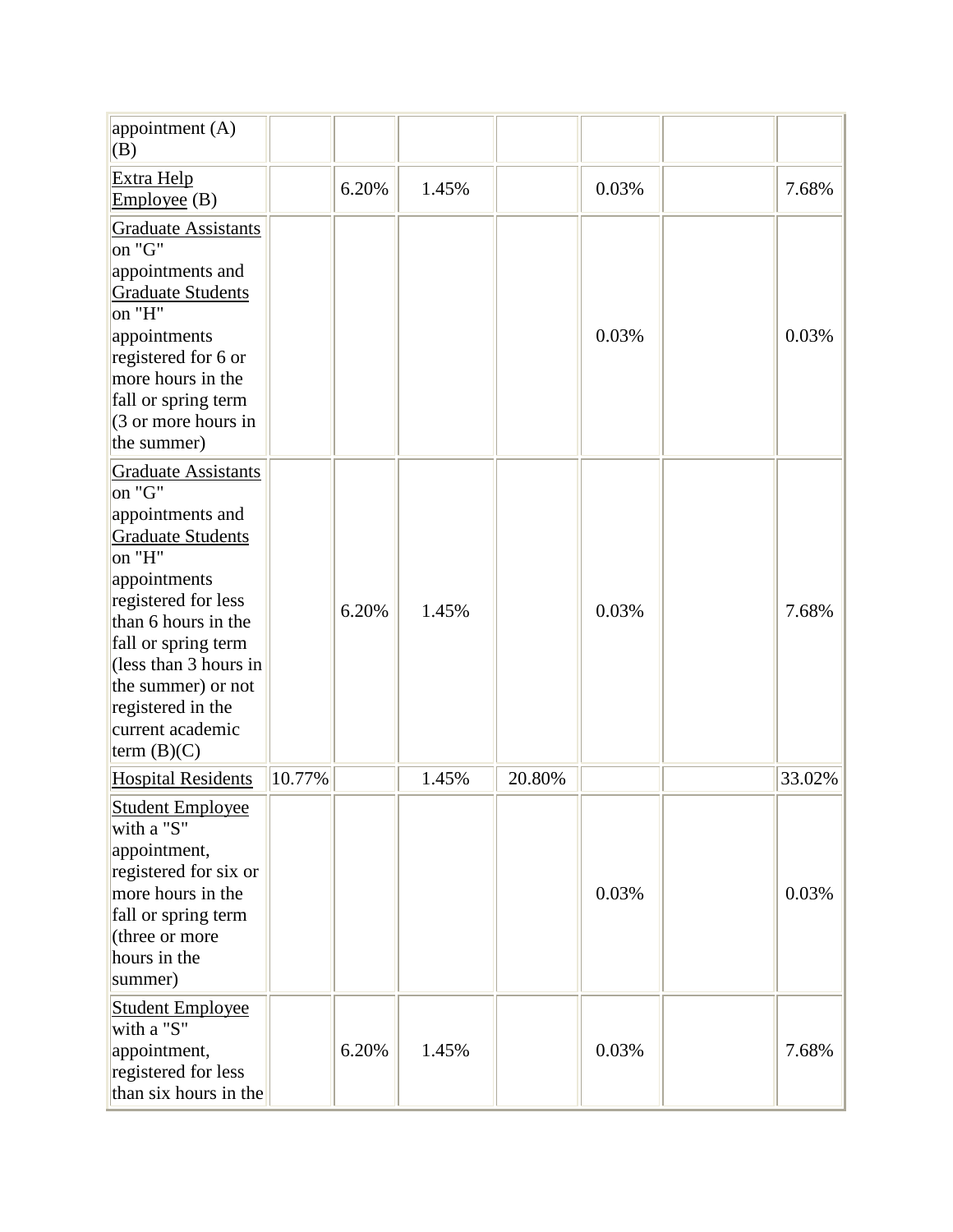| fall or spring term      |  |  |  |
|--------------------------|--|--|--|
| $\vert$ (less than three |  |  |  |
| hours in the             |  |  |  |
| summer) $(B)(C)$         |  |  |  |

 $(A)$  A continuous appointment is an appointment for a period of four continuous months or one academic term, whichever is less.

(B) Employees may avoid OASDI by paying at least 7.5% of their earnings into a defined contribution retirement system through payroll deduction. If the employee chooses this option, there is no University Contribution necessary for OASDI.

(C) Nonresident Alien Students on F and J visas are exempt from Medicare.

(D) SURS charges are applicable if the rate is indicated for the employee category selected.

(E) OASDI charges are applicable if the rate is indicated for the employee category selected.

(F) Medicare charges are applicable if the employee was hired after April 1, 1986.

(G) For Auxiliary Services the Workers' Compensation rate is 0.3%.

(H) Applies to employees paid from ledger 5 accounts only.

# Section D

# F & A RATES DETAILED INFORMATION

Fiscal Year 2004-2006 F & A rates have been finalized and approved by the Office of Naval Research. These rates should be used for all new proposals, both federal and non-federal. The rates are predetermined and not subject to change. Proposals for non-competing continuations, incremental funding, and budget amendments for previously awarded federal projects should use the rates specified in the original award document.

Effective July 1, 2003, F  $\&$  A rates are calculated as follows:

| <b>Activity</b>                   |        | <b>On Campus Off Campus Base</b> |             |
|-----------------------------------|--------|----------------------------------|-------------|
| Organized Research <sup>A</sup>   | 55.00% | 26.00%                           | <b>MTDC</b> |
| Organized Research <sup>B,+</sup> | 60.95% | 31.95%                           | <b>MTDC</b> |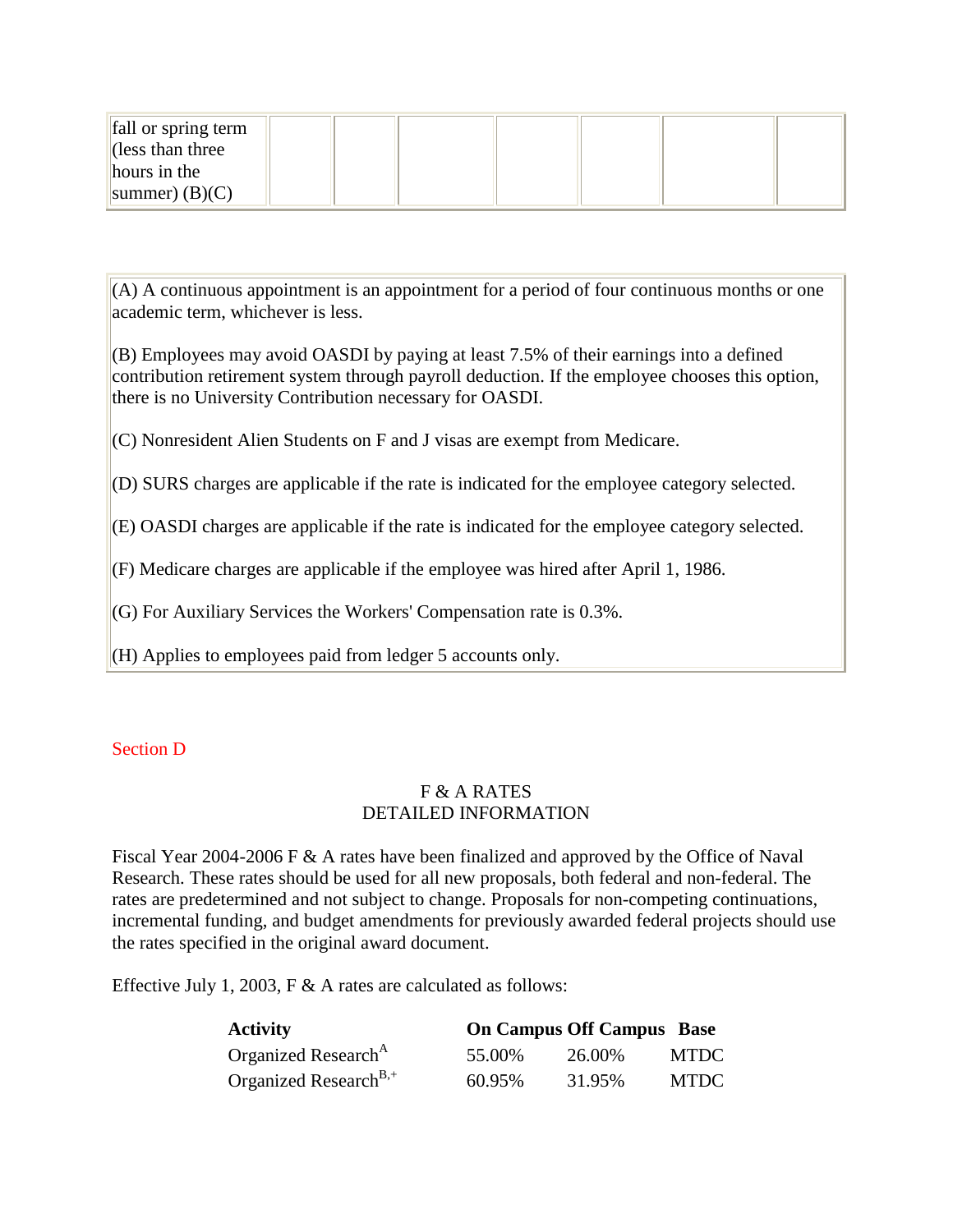| Instruction <sup>A</sup>                           | 42.31% | 26.00% | <b>MTDC</b> |
|----------------------------------------------------|--------|--------|-------------|
| Instruction <sup>B,+</sup>                         | 62.76% | 42.24% | <b>MTDC</b> |
| Other Sponsored Activities <sup>A,B,+</sup> 36.70% |        | 26.00% | <b>MTDC</b> |
| Tuition Remission <sup>C</sup>                     | 37.00% | 37.00% | $S\&W^*$    |
| Clinical Drug Trials <sup>D</sup>                  | 25.00% | 25.00% | <b>TDC</b>  |

 $\triangle$  Applies to DOD contracts awarded before November 30, 1993, and non-DOD contracts, grants, and all DOD grants.

 $\frac{\overline{B}}{A}$  Applies to DOD contracts (not grants) awarded on or after November 30, 1993 in accordance with and under the authority of DFARS 231.303(1).

 ${}^{\text{c}}$ Effective 7/1/00 tuition remission recovery will be included as a direct cost on new federal awards and most non-federal awards. Tuition remission will remain as an indirect cost on awards prior to July 1, 2000. Tuition remission will continue to be calculated and applied to salaries and wages of graduate students with tuition waivers. Account code 198150, has been established in Banner to record tuition remission as a direct cost.

 $\overline{D}$  This rate was established by the University during FY 1994 for non-federally funded clinical drug studies.

+ Note:The Department of Defense has issued a ruling which prohibits the limitation on reimbursement of otherwise allowable indirect costs. The ruling mandates the use of the full calculated indirect cost rates developed under the OMB Circular A-21 principles without the imposition of the administrative cost limitation. This action requires the University to employ two different sets of F & A rates.

The appropriate rates indicated above should be used in the preparation of budgets for all proposals.

The rates for Organized Research, Instruction and Other Sponsored Activity are to be assessed to the Modified Total Direct Cost (MTDC) base, as defined below. The rate for graduate tuition remission is to be assessed only to graduate student salaries and wages (S&W).

The following definitions are used for the purpose of assessing  $F \& A$  rates:

Instruction -

Includes all teaching (direct and indirect), course and curriculum development, and academic advising and development. Instruction also includes departmental research, defined as all research and scholarly development which: (1) is supported by University funds, (2) is not separately budgeted, (3) is not performed for a specific sponsored research agreement, and (4) is undertaken in general support of the instructional function of the institution.

Organized Research -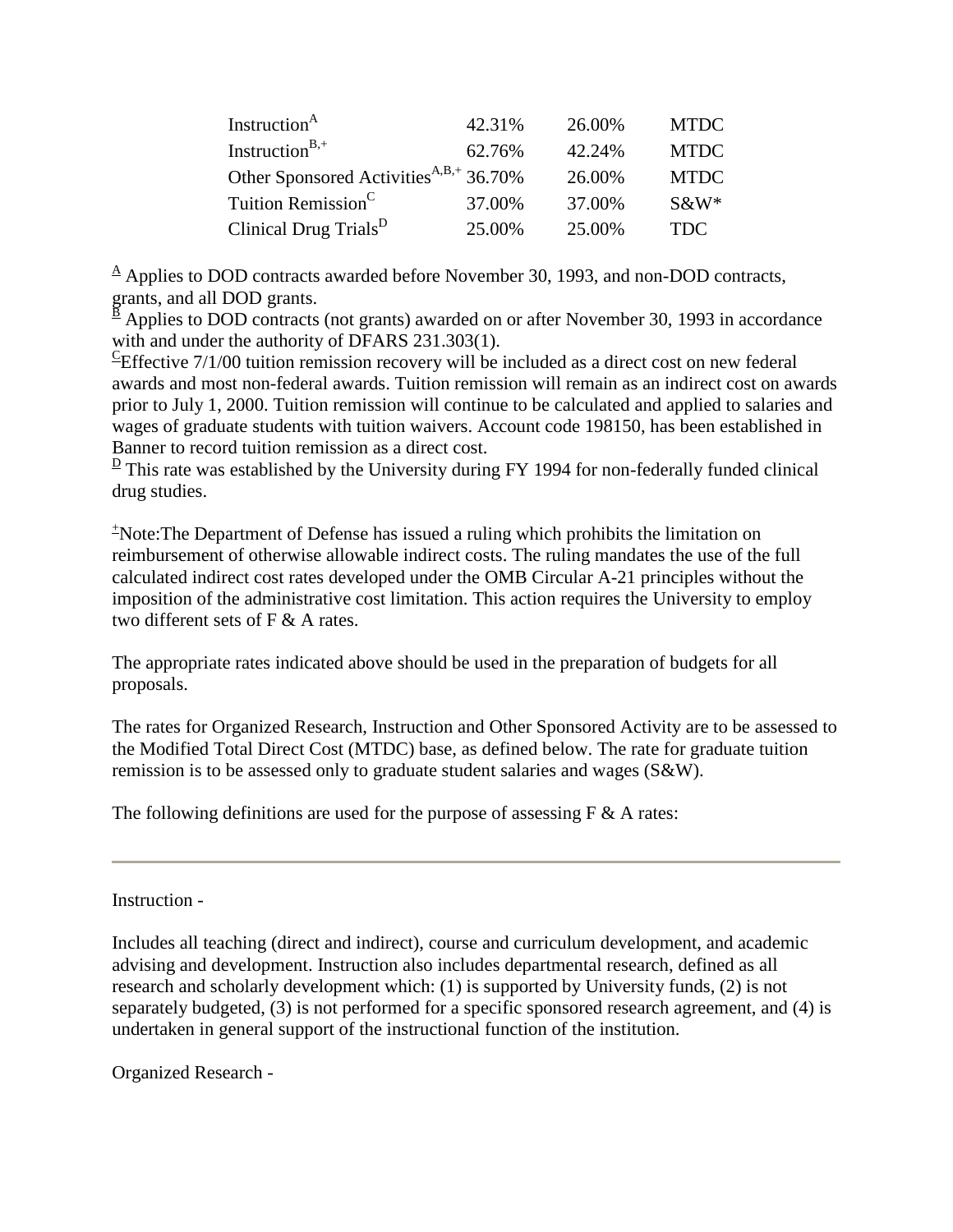Includes all research and development activities that are: (1) separately budgeted and accounted for by the University, and (2) performed for specific research projects. Sponsored research means all research and development activities that are sponsored by federal and non-federal agencies and organizations. This term includes activities involving the training of individuals in research techniques (commonly called research training) where activities use the same facilities as other research and development activities and where such activities are not included in the instruction functions.

Other sponsored activities -

Includes sponsored program activities other than instruction or organized research. This definition includes grants and contracts in support of public service, administration, student services, and the library. Not included in the definitions are fellowships, work study and gifts in support of the same.

Tuition Remission -

Salaries of graduate assistants with tuition and fee waivers are the base for the assessment of the tuition remission rate.

Clinical drug studies -

These include studies performed for private sponsors which involve human subjects in drug protocols.

Total direct cost -

Includes all costs charged to a sponsored program account, excluding indirect costs, costs of education allowance and administrative allowances.

Modified total direct costs (MTDC) -

Total direct costs excluding:

- 1. The portion of each individual subgrant and subcontract in excess of \$25,000. Please note that an individual grant or contract may include several subgrants or subcontracts.
- 2. Equipment with an estimated life of one or more years and
	- a. An acquisition cost of \$500 or more, including components for fabrication of equipment which cost \$500 or more, or
	- b. Lease purchase agreements for equipment costing \$500 or more.
- 3. Arrangements under which federal financing is in the form of loans, scholarships, fellowships, traineeships or other fixed amounts based on such items as education allowances or published tuition rates and fees of an institution.
- 4. Patient Care Charges
- 5. Tuition remission included as a direct cost